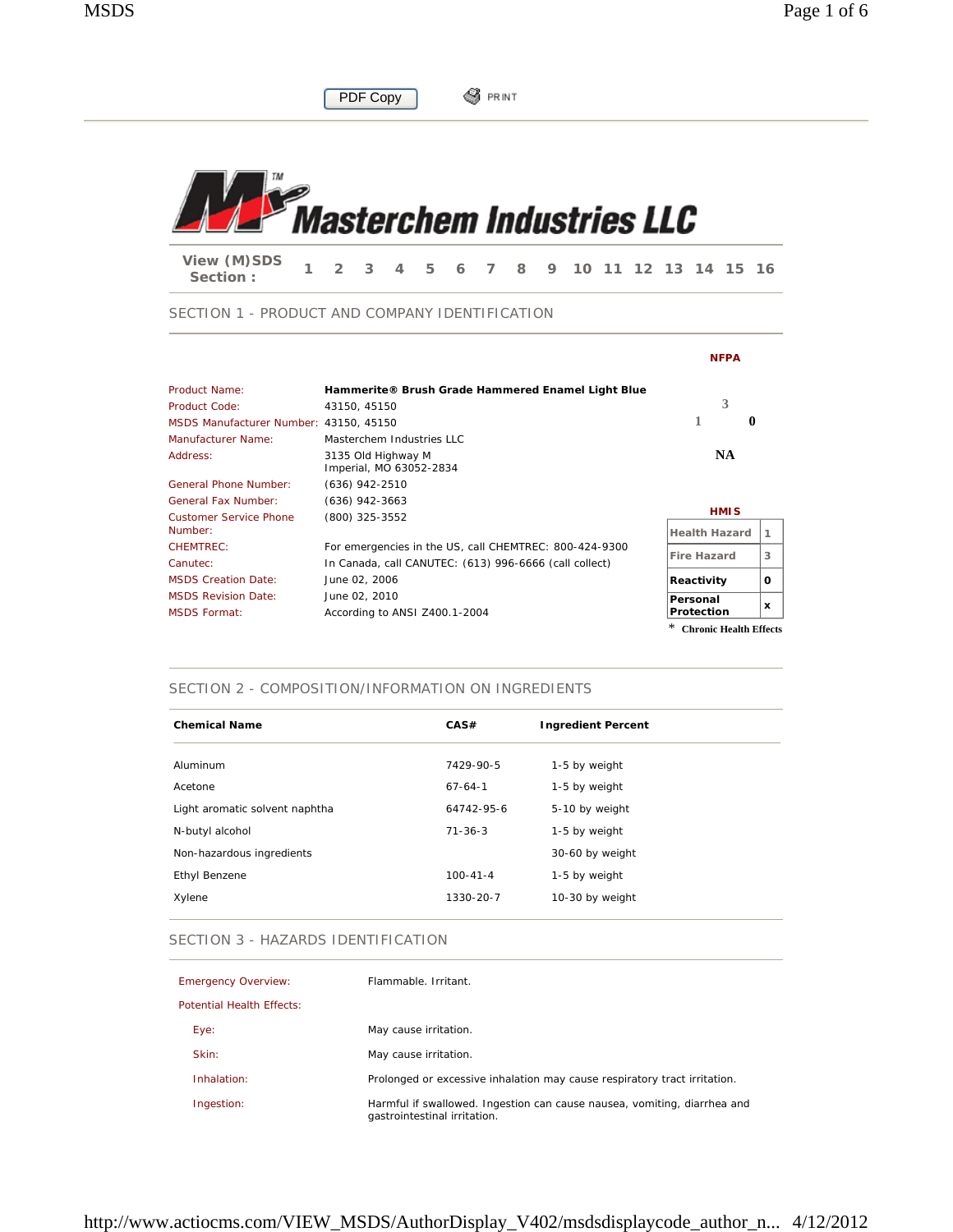| <b>Chronic Health Effects:</b>             | Prolonged or repeated contact can result in defatting and drying of the skin,<br>which may result in skin irritation and dermatitis (rash).<br>Repeated or prolonged inhalation may cause toxic effects. |
|--------------------------------------------|----------------------------------------------------------------------------------------------------------------------------------------------------------------------------------------------------------|
| Signs/Symptoms:                            | Overexposure can cause headaches, dizziness, nausea, and vomiting.                                                                                                                                       |
| Target Organs:                             | Eyes. Skin. Respiratory system. Digestive system. Central nervous system.<br>Kidney.                                                                                                                     |
| Aggravation of Pre-Existing<br>Conditions: | May aggravate pre-existing respiratory disorders, allergy, eczema, or skin<br>conditions.                                                                                                                |

### SECTION 4 - FIRST AID MEASURES

| Eye Contact:     | Immediately flush eyes with plenty of water for 15 to 20 minutes. Get medical<br>attention, if irritation or symptoms of overexposure persists.                                                                                                   |
|------------------|---------------------------------------------------------------------------------------------------------------------------------------------------------------------------------------------------------------------------------------------------|
| Skin Contact:    | Immediately wash skin with soap and plenty of water.<br>Get medical attention if irritation develops or persists.                                                                                                                                 |
| Inhalation:      | If inhaled, remove to fresh air. If not breathing, give artificial respiration or<br>give oxygen by trained personnel. Seek immediate medical attention.                                                                                          |
| Ingestion:       | If swallowed, do NOT induce vomiting. Call a physician or poison control<br>center immediately. Never give anything by mouth to an unconscious person.                                                                                            |
| Other First Aid: | Due to possible aspiration into the lungs, DO NOT induce vomiting if ingested.<br>Provide a glass of water to dilute the material in the stomach. If vomiting<br>occurs naturally, have the person lean forward to reduce the risk of aspiration. |

### SECTION 5 - FIRE FIGHTING MEASURES

| <b>Flammable Properties:</b>     | Flammable liquid.                                                                                                                               |
|----------------------------------|-------------------------------------------------------------------------------------------------------------------------------------------------|
| Flash Point:                     | $50^{\circ}$ F (10 $^{\circ}$ C)                                                                                                                |
| Flash Point Method:              | <b>PMCC</b>                                                                                                                                     |
| Lower Flammable/Explosive Limit: | 1%                                                                                                                                              |
| Upper Flammable/Explosive Limit: | 7%                                                                                                                                              |
| Fire Fighting Instructions:      | Flammable. Cool fire-exposed containers using water spray.                                                                                      |
| <b>Extinguishing Media:</b>      | Use alcohol resistant foam, carbon dioxide, dry chemical, or water fog or<br>spray when fighting fires involving this material.                 |
| Protective Equipment:            | As in any fire, wear Self-Contained Breathing Apparatus (SCBA),<br>MSHA/NIOSH (approved or equivalent) and full protective gear.                |
| Unusual Fire Hazards:            | Flammable liquid. Vapors can form an ignitable mixture with air. Vapors can<br>flow along surfaces to a distant ignition source and flash back. |

| <b>NFPA Ratings:</b>    |           |
|-------------------------|-----------|
| NFPA Health:            | 1         |
| NFPA Flammability:      | 3         |
| <b>NFPA Reactivity:</b> | O         |
| NFPA Other:             | <b>NA</b> |

### SECTION 6 - ACCIDENTAL RELEASE MEASURES

| <b>Personnel Precautions:</b>     | Use proper personal protective equipment as listed in section 8.                                                                                                                                                                                          |
|-----------------------------------|-----------------------------------------------------------------------------------------------------------------------------------------------------------------------------------------------------------------------------------------------------------|
| <b>Environmental Precautions:</b> | Avoid runoff into storm sewers, ditches, and waterways.                                                                                                                                                                                                   |
| <b>Spill Cleanup Measures:</b>    | Remove all sources of ignition. Absorb spill with inert material (e.g., dry sand<br>or earth), then place in a chemical waste container. Provide ventilation.<br>Collect spill with a non-sparking tool. Place into a suitable container for<br>disposal. |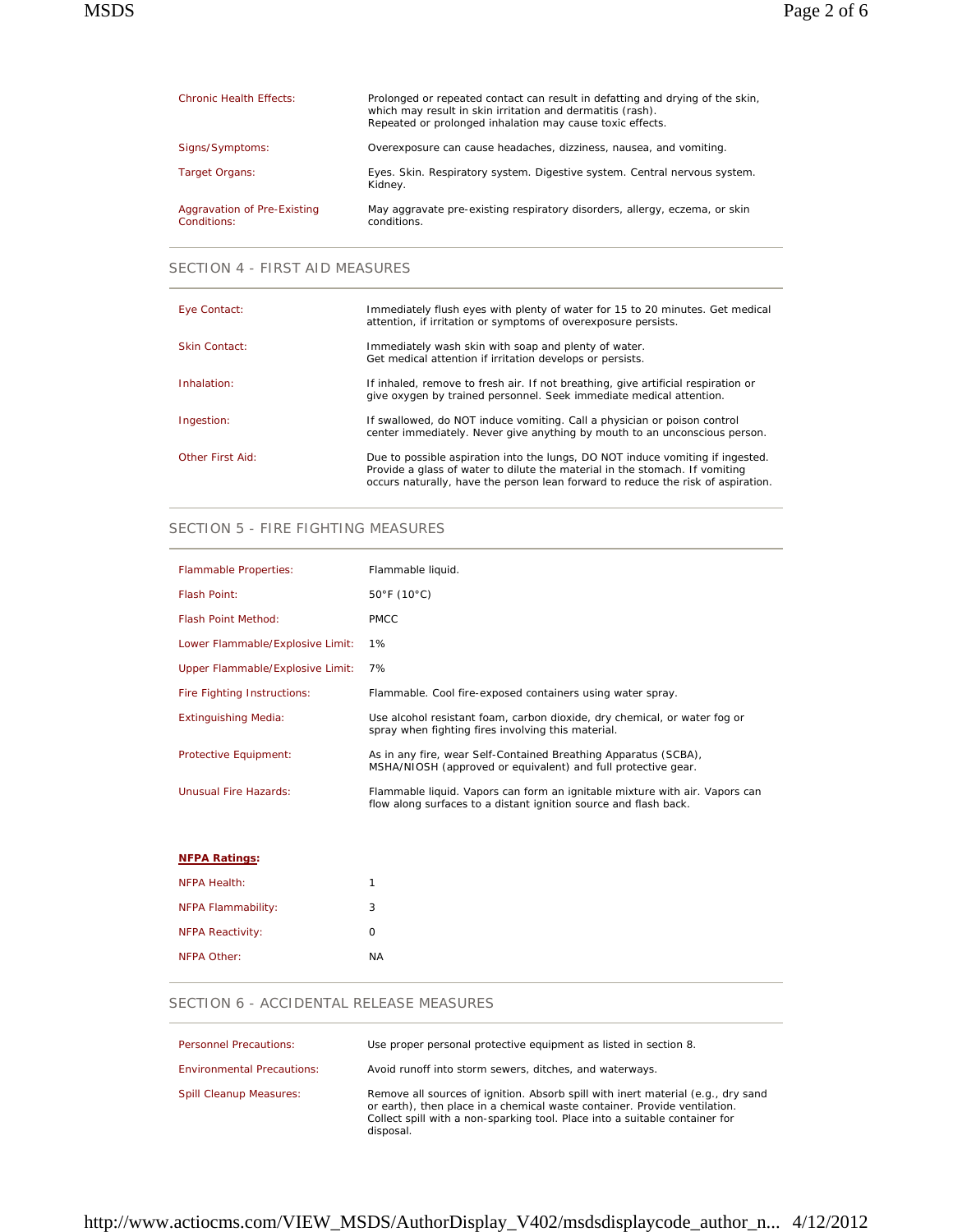SECTION 7 - HANDLING and STORAGE

| Handling:                           | Use with adequate ventilation. Avoid breathing vapor and contact with eyes,<br>skin and clothing. Material will accumulate static charges which may cause an<br>electrical spark (ignition source). Use proper grounding procedures. |
|-------------------------------------|--------------------------------------------------------------------------------------------------------------------------------------------------------------------------------------------------------------------------------------|
| Storage:                            | Store in a cool, dry, well ventilated area away from sources of heat,<br>combustible materials, and incompatible substances. Keep container tightly<br>closed when not in use.                                                       |
| <b>Work Practices:</b>              | To reduce potential for static discharge, bond and ground containers when<br>transferring material.                                                                                                                                  |
| <b>Special Handling Procedures:</b> | Do not reuse containers without proper cleaning or reconditioning.                                                                                                                                                                   |
| <b>Hygiene Practices:</b>           | Wash thoroughly after handling. Avoid contact with eyes and skin. Avoid<br>inhaling vapor or mist.                                                                                                                                   |

### SECTION 8 - EXPOSURE CONTROLS, PERSONAL PROTECTION - EXPOSURE GUIDELINES

| <b>Engineering Controls:</b>        | Use appropriate engineering control such as process enclosures, local exhaust<br>ventilation, or other engineering controls to control airborne levels below<br>recommended exposure limits. Good general ventilation should be sufficient to<br>control airborne levels. Where such systems are not effective wear suitable<br>personal protective equipment, which performs satisfactorily and meets OSHA<br>or other recognized standards. Consult with local procedures for selection,<br>training, inspection and maintenance of the personal protective equipment. |
|-------------------------------------|--------------------------------------------------------------------------------------------------------------------------------------------------------------------------------------------------------------------------------------------------------------------------------------------------------------------------------------------------------------------------------------------------------------------------------------------------------------------------------------------------------------------------------------------------------------------------|
| Eye/Face Protection:                | Wear appropriate protective glasses or splash goggles as described by 29 CFR<br>1910.133, OSHA eye and face protection regulation, or the European standard<br>EN 166.                                                                                                                                                                                                                                                                                                                                                                                                   |
| <b>Skin Protection Description:</b> | Chemical-resistant gloves and chemical goggles, face-shield and synthetic<br>apron or coveralls should be used to prevent contact with eyes, skin or<br>clothing.                                                                                                                                                                                                                                                                                                                                                                                                        |
| <b>Respiratory Protection:</b>      | A NIOSH approved air-purifying respirator with an organic vapor cartridge or<br>canister may be permissible under certain circumstances where airborne<br>concentrations are expected to exceed exposure limits. Protection provided by<br>air purifying respirators is limited. Use a positive pressure air supplied<br>respirator if there is any potential for an uncontrolled release, exposure levels<br>are not known, or any other circumstances where air purifying respirators may<br>not provide adequate protection.                                          |
| <b>Other Protective:</b>            | Facilities storing or utilizing this material should be equipped with an eyewash<br>facility and a safety shower.                                                                                                                                                                                                                                                                                                                                                                                                                                                        |
| <b>EXPOSURE GUIDELINES</b>          |                                                                                                                                                                                                                                                                                                                                                                                                                                                                                                                                                                          |
| Aluminum:                           |                                                                                                                                                                                                                                                                                                                                                                                                                                                                                                                                                                          |
| Guideline ACGIH:                    | TLV-TWA: 2 mg/m3                                                                                                                                                                                                                                                                                                                                                                                                                                                                                                                                                         |
| Guideline OSHA:                     | OSHA-TWA: 5 mg/m3 Respirable                                                                                                                                                                                                                                                                                                                                                                                                                                                                                                                                             |
| Acetone:                            |                                                                                                                                                                                                                                                                                                                                                                                                                                                                                                                                                                          |
| Guideline ACGIH:                    | TLV-TWA: 500 ppm<br>TLV-STEL: 750 ppm                                                                                                                                                                                                                                                                                                                                                                                                                                                                                                                                    |
| Guideline OSHA:                     | OSHA-TWA: 1000 ppm                                                                                                                                                                                                                                                                                                                                                                                                                                                                                                                                                       |
| N-butyl alcohol:                    |                                                                                                                                                                                                                                                                                                                                                                                                                                                                                                                                                                          |
| Guideline ACGIH:                    | TLV-TWA: 20 ppm                                                                                                                                                                                                                                                                                                                                                                                                                                                                                                                                                          |
| <b>Guideline OSHA:</b>              | OSHA-TWA: 100 ppm                                                                                                                                                                                                                                                                                                                                                                                                                                                                                                                                                        |
| <b>Ethyl Benzene:</b>               |                                                                                                                                                                                                                                                                                                                                                                                                                                                                                                                                                                          |
| Guideline ACGIH:                    | TLV-TWA: 100 ppm<br>TLV-STEL: 125 ppm                                                                                                                                                                                                                                                                                                                                                                                                                                                                                                                                    |
| Guideline OSHA:                     | OSHA-TWA: 100 ppm                                                                                                                                                                                                                                                                                                                                                                                                                                                                                                                                                        |
| Xylene:                             |                                                                                                                                                                                                                                                                                                                                                                                                                                                                                                                                                                          |
| Guideline ACGIH:                    | TLV-TWA: 100 ppm<br>TLV-STEL: 150 ppm                                                                                                                                                                                                                                                                                                                                                                                                                                                                                                                                    |
| <b>Guideline OSHA:</b>              | OSHA-TWA: 100 ppm                                                                                                                                                                                                                                                                                                                                                                                                                                                                                                                                                        |

SECTION 9 - PHYSICAL and CHEMICAL PROPERTIES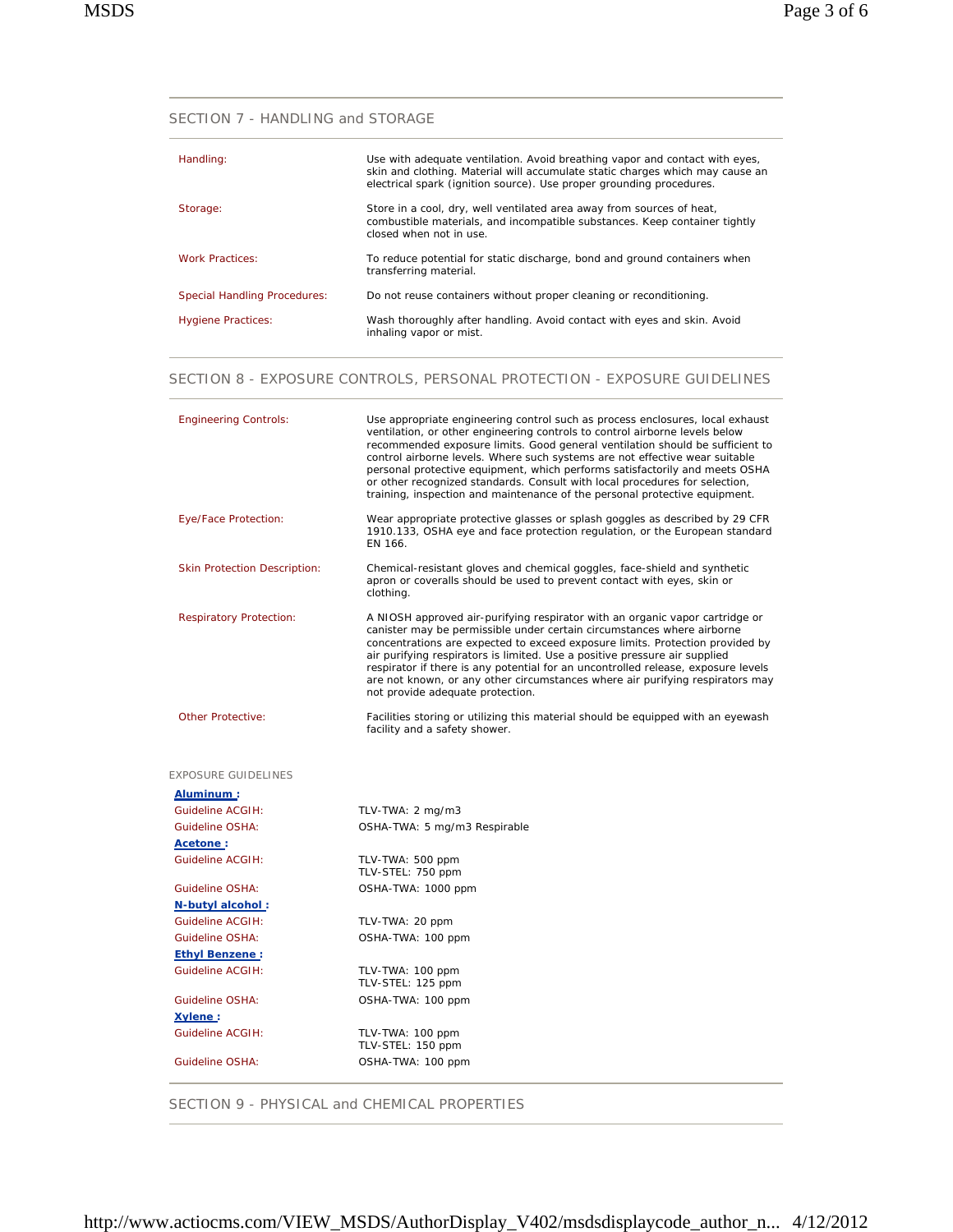| <b>Physical State Appearance:</b> | Liquid.                      |
|-----------------------------------|------------------------------|
| <b>Boiling Point:</b>             | No Data                      |
| <b>Melting Point:</b>             | No Data                      |
| Density:                          | 8 - 10 Lbs./gal.             |
| Vapor Density:                    | Greater than 1 (Air = $1$ ). |
| pH:                               | No Data                      |
| Molecular Formula:                | Mixture                      |
| Molecular Weight:                 | Mixture                      |
| <b>Flash Point:</b>               | 50°F (10°C)                  |
| Flash Point Method:               | <b>PMCC</b>                  |
|                                   |                              |

### SECTION 10 - STABILITY and REACTIVITY

| <b>Chemical Stability:</b> | Stable under normal temperatures and pressures.                                                                  |
|----------------------------|------------------------------------------------------------------------------------------------------------------|
| Hazardous Polymerization:  | Not reported.                                                                                                    |
| Conditions to Avoid:       | Heat, flames, ignition sources, and sparks. Incompatible materials. Freezing<br>or temperatures below 32 deg. F. |
| Incompatible Materials:    | Oxidizing agents. Strong acids and alkalis.                                                                      |

# SECTION 11 - TOXICOLOGICAL INFORMATION

| Acetone:                         |                                                                                                                                                                                                                                                      |
|----------------------------------|------------------------------------------------------------------------------------------------------------------------------------------------------------------------------------------------------------------------------------------------------|
| Eye:                             | Eye - Rabbit; Standard Draize test.: 10 uL - mild (RTECS)                                                                                                                                                                                            |
| Skin:                            | Skin - Guinea pig; LD50: >9400 uL/kg - Details of toxic effects not reported<br>other than lethal dose value. (RTECS)                                                                                                                                |
| Inhalation:                      | Inhalation - Rat LC50: 50100 mg/m3/8H - [Details of toxic effects not<br>reported other than lethal dose value<br>Inhalation - Mouse LC50: 44 gm/m3/4H - Details of toxic effects not reported<br>other than lethal dose value. (RTECS)              |
| Ingestion:                       | Ingestion - Rat LD50: 5800 mg/kg - Behavioral - Altered sleep time (including<br>change in righting reflex) Behavioral - Tremor<br>Ingestion - Mouse LD50: 3 gm/kg - [Details of toxic effects not reported other<br>than lethal dose value. (RTECS) |
| Light aromatic solvent naphtha : |                                                                                                                                                                                                                                                      |
| Eye:                             | Eye - Rabbit; Standard Draize test.: 100 uL/24H; mild. (RTECS)                                                                                                                                                                                       |
| Ingestion:                       | Ingestion - Rat LD50: 8400 mg/kg; Behavioral - Somnolence (general<br>depressed activity) Behavioral - Tremor Lungs, Thorax, or Respiration - Other<br>changes (RTECS)                                                                               |
| N-butyl alcohol:                 |                                                                                                                                                                                                                                                      |
| Eye:                             | Eye - Rabbit; Standard Draize test. : 2 mg/24H - severe (RTECS)                                                                                                                                                                                      |
| Skin:                            | Skin - Rabbit; LD50: 3400 mg/kg - Details of toxic effects not reported other<br>than lethal dose value. (RTECS)                                                                                                                                     |
| Inhalation:                      | Inhalation - Rat LC50: 8000 ppm/4H -<br>Inhalation - Rat LC50: 24000 mg/m3/4H - Details of toxic effects not reported<br>other than lethal dose value. (RTECS)                                                                                       |
| Ingestion:                       | Ingestion - Rat LD50: 800 mg/kg - Details of toxic effects not reported other<br>than lethal dose value<br>Ingestion - Mouse LD50: 100 mg/kg - [Details of toxic effects not reported<br>other than lethal dose value. (RTECS)                       |
| <b>Ethyl Benzene:</b>            |                                                                                                                                                                                                                                                      |
| Eye:                             | Eye - Rabbit; Standard Draize test.: 500 mg; severe. (RTECS)                                                                                                                                                                                         |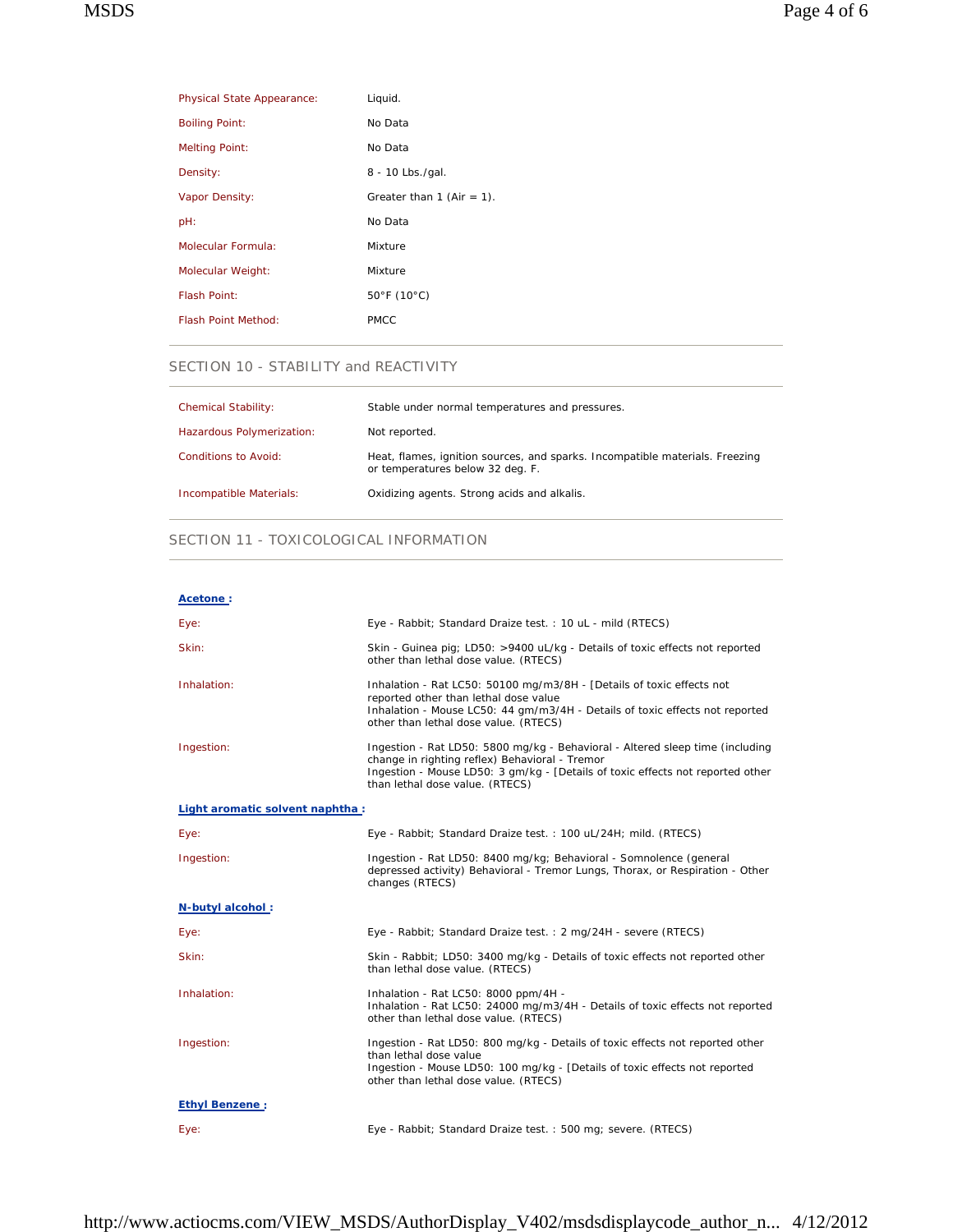| Skin:            | Skin - Rabbit; Open irritation test: 15 mg/24H; mild. (RTECS)                                                                                                                                                           |
|------------------|-------------------------------------------------------------------------------------------------------------------------------------------------------------------------------------------------------------------------|
| Inhalation:      | Inhalation - Rat LC50: 55000 mg/m3/2H; Details of toxic effects not reported<br>other than lethal dose value . (RTECS)                                                                                                  |
| Ingestion:       | Ingestion - Rat LD50: 3500 mg/kg; Liver - Other changes Kidney, Ureter,<br>Bladder - Other changes . (RTECS)                                                                                                            |
| Carcinogenicity: | IARC: Group 2B: Possibly carcinogenic to humans.                                                                                                                                                                        |
| Xylene:          |                                                                                                                                                                                                                         |
| Eye:             | Eye - Rabbit; Standard Draize test.: 87 mg; mild.<br>Eye - Rabbit; Standard Draize test.: 5 mg/24H; severe. (RTECS)                                                                                                     |
| Skin:            | Skin - Rabbit; Standard Draize test.: 100%; Moderate.<br>Skin - Rabbit; Standard Draize test. : 500 mg/24H; Moderate. (RTECS)                                                                                           |
| Inhalation:      | Inhalation - Rat LC50: 5000 ppm/4H; Details of toxic effects not reported<br>other than lethal dose value (RTECS)                                                                                                       |
| Ingestion:       | Ingestion - Rat LD50: 4300 mg/kg; Liver - Other changes Kidney, Ureter,<br>Bladder - Other changes<br>Ingestion - Mouse LD50: 2119 mg/kg; Details of toxic effects not reported<br>other than lethal dose value (RTECS) |
| Carcinogenicity: | IARC: Group 3: Unclassifiable as to carcinogenicity to humans.                                                                                                                                                          |

### SECTION 12 - ECOLOGICAL INFORMATION

| Ecotoxicity:               | No ecotoxicity data was found for the product.       |
|----------------------------|------------------------------------------------------|
| <b>Environmental Fate:</b> | No environmental information found for this product. |

### SECTION 13 - DISPOSAL CONSIDERATIONS

| Waste Disposal:                 | Consult with the US EPA Guidelines listed in 40 CFR Part 261.3 for the<br>classifications of hazardous waste prior to disposal. Furthermore, consult with<br>your state and local waste requirements or quidelines, if applicable, to ensure<br>compliance. Arrange disposal in accordance to the EPA and/or state and local<br>quidelines.                                                                                                                                              |
|---------------------------------|------------------------------------------------------------------------------------------------------------------------------------------------------------------------------------------------------------------------------------------------------------------------------------------------------------------------------------------------------------------------------------------------------------------------------------------------------------------------------------------|
| Important Disposal Information: | DANGER! Rags, steel wool and waste soaked with this product may<br>spontaneously catch fire if improperly discarded or stored. To avoid a<br>spontaneous combustion fire, immediately after use, place rags, steel wool or<br>waste in a sealed, water-filled, metal container. Do not store unused product<br>inside the home. For disposal quidance, contact your household refuse collection<br>service, fire department, county or state government environmental control<br>agency. |

### SECTION 14 - TRANSPORT INFORMATION

| DOT Shipping Name:        | Paint. |
|---------------------------|--------|
| DOT UN Number:            | UN1263 |
|                           |        |
| <b>DOT Hazard Class:</b>  | 3      |
| <b>DOT Packing Group:</b> | Ш      |
|                           |        |

## SECTION 15 - REGULATORY INFORMATION

| California PROP 65:           | WARNING: This product contains a chemical known to the state of California<br>to cause cancer and birth defects or other reproductive harm. |
|-------------------------------|---------------------------------------------------------------------------------------------------------------------------------------------|
| Aluminum:                     |                                                                                                                                             |
| <b>TSCA Inventory Status:</b> | Listed                                                                                                                                      |
| <b>State Regulations:</b>     | Listed in the New Jersey State Right to Know List.<br>Listed in the Pennsylvania State Hazardous Substances List.                           |
| Canada DSL:                   | Listed                                                                                                                                      |